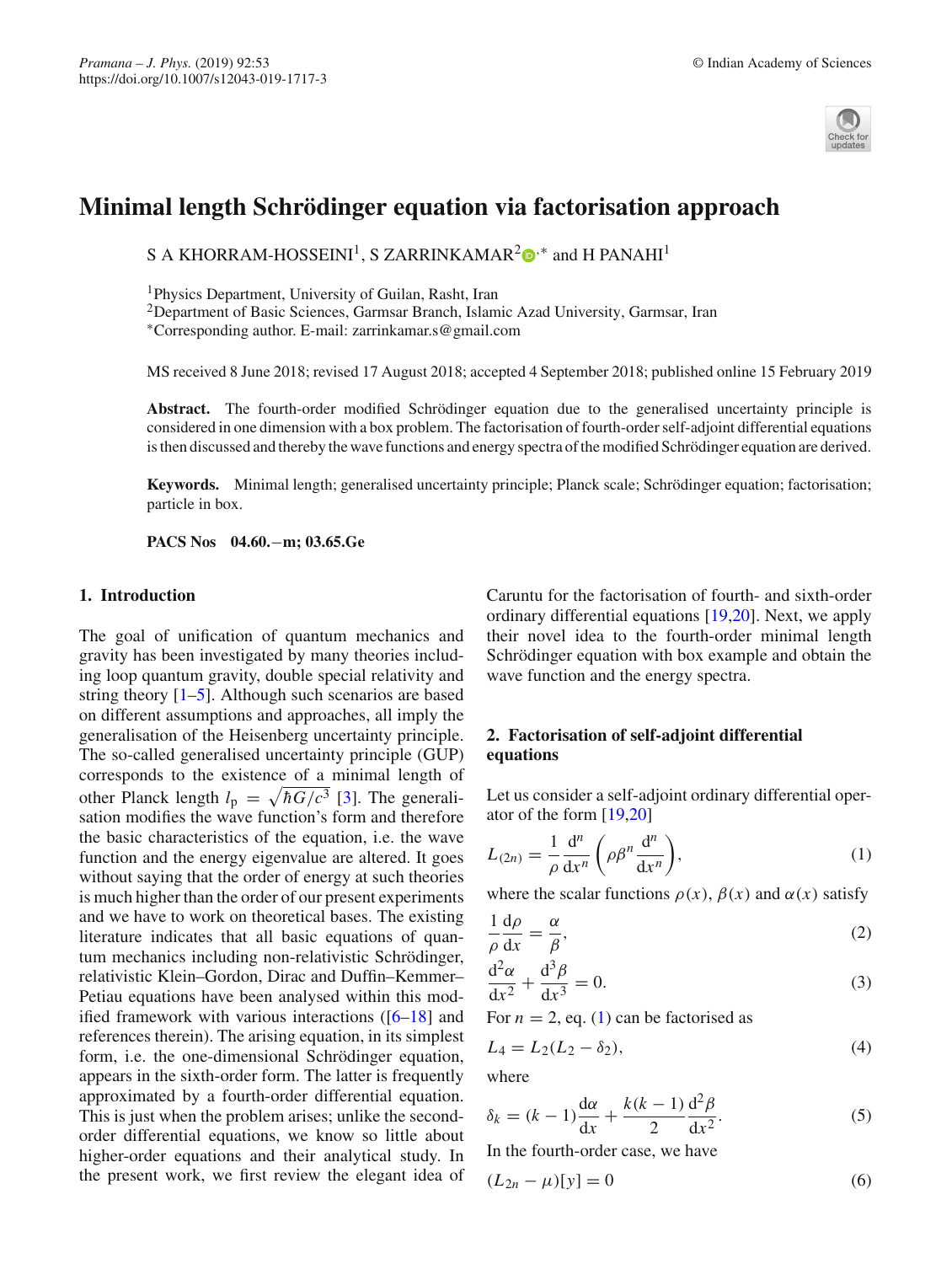and the equation is factorised as [\[19](#page-2-5)[,20\]](#page-2-6)

$$
\prod_{k=1}^{n} (L_2 - \lambda_k)[y] = 0.
$$
 (7)

The constants  $\lambda_k$  are given by

$$
\begin{cases} \lambda_1 + \lambda_2 + \dots + \lambda_n = \delta_2 + \dots + \delta_n, \\ \lambda_1 \lambda_2 + \lambda_1 \lambda_3 + \dots + \lambda_{n-1} \lambda_n \\ = \delta_2 \delta_3 + \dots + \delta_{n-1} \delta_n, \\ \dots \\ \lambda_1 \lambda_2 \dots \lambda_n = (-1)^{n-1} \mu. \end{cases} \tag{8}
$$

The general solution of the spectral-type equation  $(6)$  is given by

<span id="page-1-0"></span>
$$
y = \sum_{k=1}^{n} y_k,\tag{9}
$$

where  $y_k$  is obtained from

$$
L_2[y_k] - \lambda_k y_k = 0, \quad k = 1, 2, \dots, n. \tag{10}
$$

The extended form of eq. [\(9\)](#page-1-0) is

$$
\beta(x)\frac{\mathrm{d}^2 y_k}{\mathrm{d}x^2} + [\alpha(x) + \beta'(x)]\frac{\mathrm{d}y_k}{\mathrm{d}x} - \lambda_k y_k = 0. \tag{11}
$$

In summary, we may write  $[19,20]$  $[19,20]$ 

$$
L_4 = \beta^2 \frac{d^4}{dx^4} + 2\beta(\alpha + 2\beta') \frac{d^3}{dx^3} + \{[\beta(\alpha + 2\beta')]'
$$
  
 
$$
+ \alpha(\alpha + 2\beta')\frac{d^2}{dx^2},
$$
 (12)

which gives [\[19](#page-2-5)[,20\]](#page-2-6)

$$
\frac{1}{\rho} \frac{d^2}{dx^2} \left( \rho \beta^2 \frac{d^2}{dx^2} \right) = \left[ \beta \frac{d^2}{dx^2} + (\alpha + \beta') \frac{d}{dx} \right]
$$

$$
\times \left[ \beta \frac{d^2}{dx^2} + (\alpha + \beta') \frac{d}{dx} - (\alpha' + \beta') \right],
$$
(13)

where  $\delta_2 = \alpha' + \beta''$ . Therefore, the factorisation appears as

$$
\left[\beta \frac{d^2}{dx^2} + (\alpha + \beta') \frac{d}{dx} - \lambda_1\right] \times \left[\beta \frac{d^2}{dx^2} + (\alpha + \beta') \frac{d}{dx} - \lambda_2\right] = 0,
$$
 (14a)

where  $\lambda_1$  and  $\lambda_2$  are given by

$$
\lambda_1 = \frac{\delta_2 + \sqrt{\delta_2^2 + 4\mu}}{2},
$$
  
\n
$$
\lambda_2 = \frac{\delta_2 - \sqrt{\delta_2^2 + 4\mu}}{2}.
$$
\n(14b)

## **3. Generalised uncertainty principle**

We consider a GUP of the form [\[3](#page-2-2)[,4](#page-2-7)]

<span id="page-1-1"></span>
$$
\Delta x \Delta p \ge \frac{\hbar}{2} (1 + \beta (\Delta p)^2 + \gamma),\tag{15}
$$

where  $\beta$  and  $\gamma$  are positive constants. Such a form corresponds to the minimal length  $(\Delta x)_{\text{min}} = \hbar \sqrt{\beta}$ , supposed to be of the Planck length  $l_p = \sqrt{\hbar G/c^3}$ order. Equation [\(15\)](#page-1-1) implies the GUP  $[3,4]$  $[3,4]$   $[x, p] =$  $i\hbar(1 + \beta p^2)$ . For non-Hermitian quantum mechanics with minimal length, the interested reader may find use-ful content in [\[21](#page-2-8)[,22](#page-2-9)]. Up to the first order in  $\beta$ , the modified GUP implies [\[3](#page-2-2)[,4](#page-2-7)]

$$
P_{\rm op} = \frac{\hbar}{i} \frac{\partial}{\partial x} \left[ 1 + \frac{\beta}{3} \left( \frac{\hbar}{i} \frac{\partial}{\partial x} \right)^2 \right]. \tag{16}
$$

Let us now consider the so-called box example

$$
V(x) = \begin{cases} 0, & 0 < x < a, \\ \infty, & \text{elsewhere.} \end{cases}
$$
 (17)

In this case, the resulting modified Schrödinger equation appears as

<span id="page-1-2"></span>
$$
\frac{\partial^4 \psi(x)}{\partial x^4} - \frac{3}{2\beta \hbar^2} \frac{\partial^2 \psi(x)}{\partial x^2} - \frac{3mE'}{\beta \hbar^4} \psi(x) = 0.
$$
 (18)

Equation  $(18)$  can be factorised as

$$
\left(\frac{d^2}{dx^2} - \lambda_1\right) \left(\frac{d^2}{dx^2} - \lambda_2\right) \psi(x) = 0 \tag{19a}
$$

with

$$
\lambda_1 = \frac{3 + \sqrt{48\beta m E' + 9}}{4\beta \hbar^2},
$$
  
\n
$$
\lambda_2 = -\frac{12m E'}{\hbar^2 (3 + \sqrt{48\beta m E' + 9})}.
$$
\n(19b)

For the basic concepts of factorisation, we refer to the instructive book of Dong [\[23\]](#page-2-10). Also, some related aspects to supersymmetry quantum mechanics can be found in [\[18](#page-2-4)[,24\]](#page-2-11) and references therein. Now, eq. [\(18\)](#page-1-2) can be factorised as